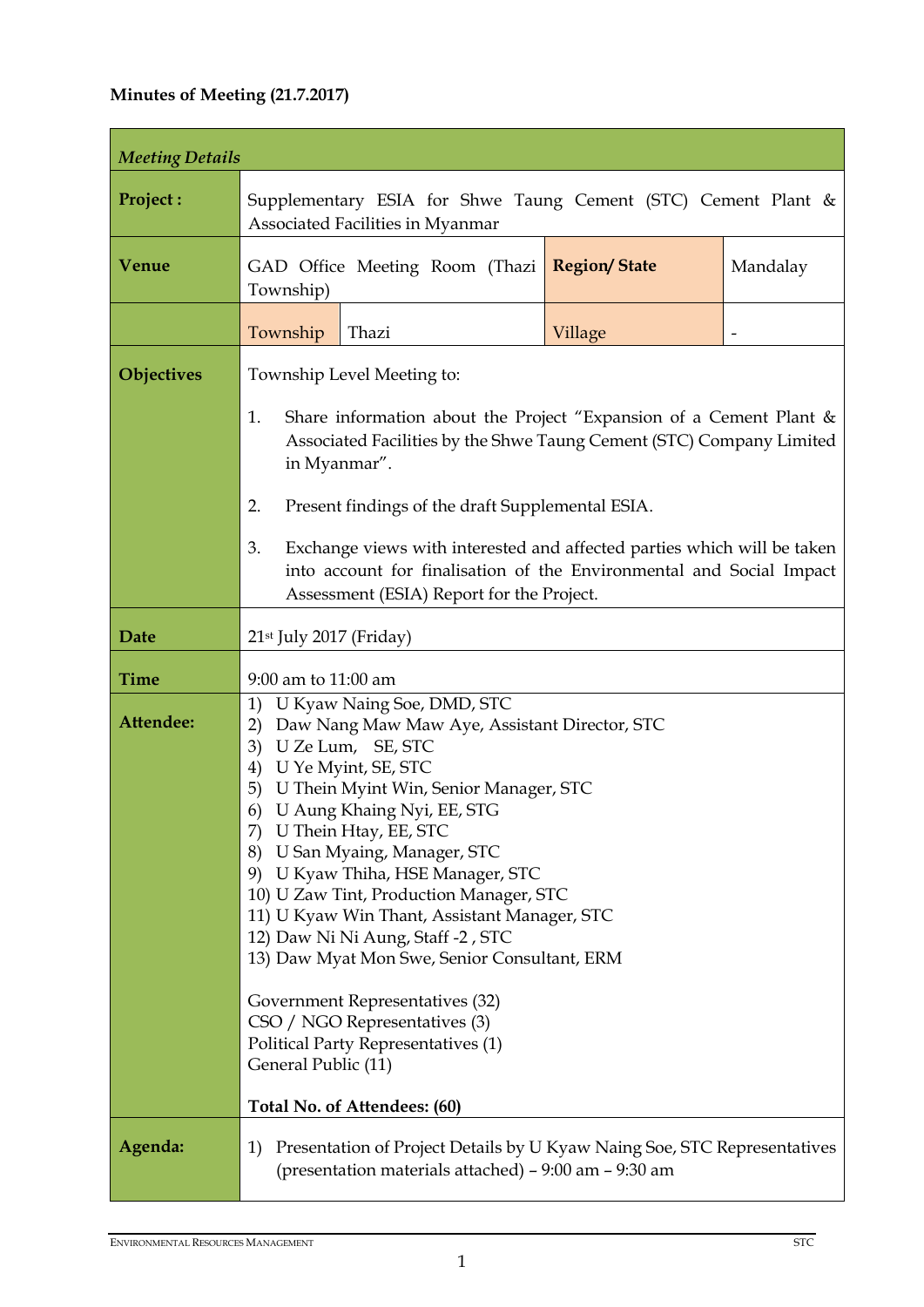- 2) Presentation of Key Findings of Supplementary Environmental and Social Impact Assessment by Daw Myat Mon Swe, ERM Representatives (presentation materials attached) – 9:30 am – 9:50 am
- 3) Question and Answer Session (see below on detailed notes of discussion) 9:50 am – 11:00 am.

#### *Detailed Note of Discussion*

#### **Q1 (Community Leader, Thazi)**:

- i. Appreciate STC's CSR activities and consideration of the safety of communities.
- ii. Question is raised on the way to control and maintain blasting materials storage of the quarry as well as noise and vibration impact to the people.
- iii. It is recommended that handout in Myanmar language including Project activities and objectives of the meeting to be distributed at the meeting for better understanding.

#### **A1 (U Ze Lum, STC)**:

- i. Noted the appreciation and recommendations.
- ii. To respond to the concerns, blasting has to be registered with the Military Department and be approved based on detailed consideration of safety requirements. Transportation of the explosives to the storage will be in strict compliance with safety requirements and the storage is constructed in compliance with safety requirements of the Ministry of Defence. All explosives are stored as per required regulations. There is also security guard for 24 hours and the two main keys of the storage are kept and checked by heads of administration and mining departments of STC. The material in-out record is systemically recorded and must be carried out with strict material handling procedures.
- iii. Vibration from mining is being controlled systematically with advanced technology so that there is no issue of noise and vibration which will affect local people.

#### **Q2 (U Ko Oo, White Marker Group, Thazi)**:

i. To prevent conflicts between employee and employer, suggested that the Labour Laws and Regulations be explained clearly to all staff and contractors.

### **A2 (U Kyaw Naing Soe, STC)**:

i. Noted the comment. STC is currently doing this for all staff.

#### **Q3 (Thazi Development Committee)**:

- i. Environmental monitoring should be required and undertaken by third parties who are registered with the government or should be undertaken by government departments.
- ii. What is the percentage of profit for the CSR budget?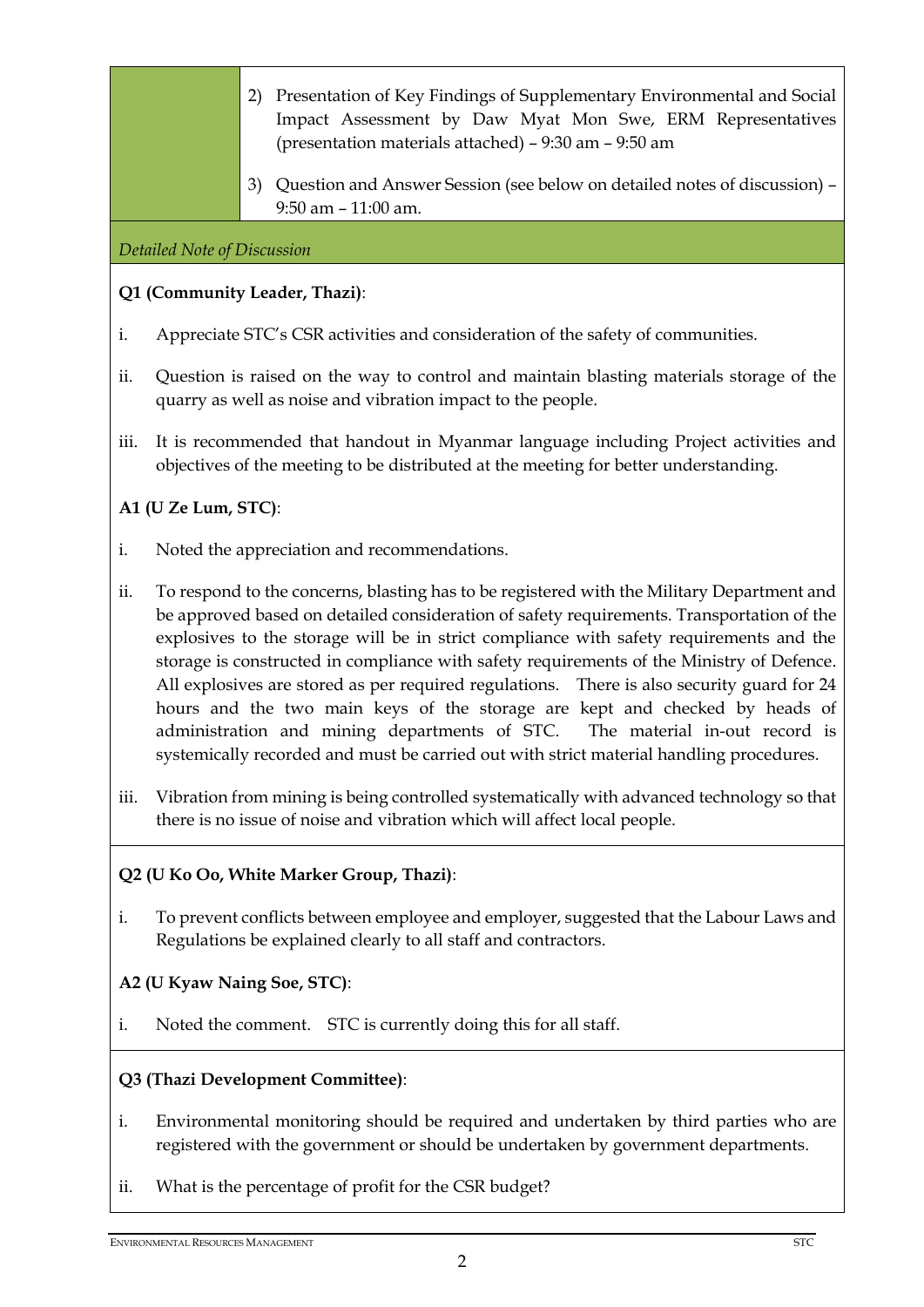**A3 (U Kyaw Naing Soe, STC)**:

- **i.** Environmental monitoring surveys were undertaken by the Environmental Conservation Department in February and June of 2017.
- **ii.** STC has been undertaking monitoring of dust deposition around the cement plant and in two nearby villages since January 2017. This will be continued during the plant operations.
- iii. Monitoring will also be undertaken according to recommendations of the Supplementary ESIA.
- **iv.** For CSR, STC is continually implementing the CSR programme.

# **Q4 (Community leader, Thazi)**:

- i. Given that Pyi Naung and Kubyin are Malaria areas previously, how does STC deal with Malaria in the area?
- ii. Noted that STC contributed to the Pyi Nyaung's community development by upgrading the road for better transportation, is it possible for STC to support Thazi community development programs such as religious and social needs by selling cement directly from the plant for cost effectiveness?

## **A4 (U Kyaw Naing Soe, STC):**

- i. Direct purchase of cement from the STC may not be the cost effective way. However, STC will consider contributing to the Thazi's community development programs with the cement supply after discussion with relevant departments in detail on where it will be required.
- ii. STC has test kits for Malaria in the company clinic for our staff. STC's doctor visits Pyi Nyaung and Kubyin once every two weeks to provide medical support for the local community to deal with Malaria.

# **(U Ze Lum, STC):**

iii. Malaria is now rare is the area after the Malaria combat program of Thazi Township Health Department. STC has a plan to implement Malaria check program in communities.

### **Q 5 (Daw Min Min Naing, White Marker Group)**:

- i. Is there any replantation program in the area for the cement plant expansion?
- ii. We heard that the rate of infant mortality is increasing after using coal fuel at the cement plants in Thazi Township.

**A5 (U Kyaw Naing Soe, STC**):

#### **ENVIRONMENTAL RESOURCES MANAGEMENT** STC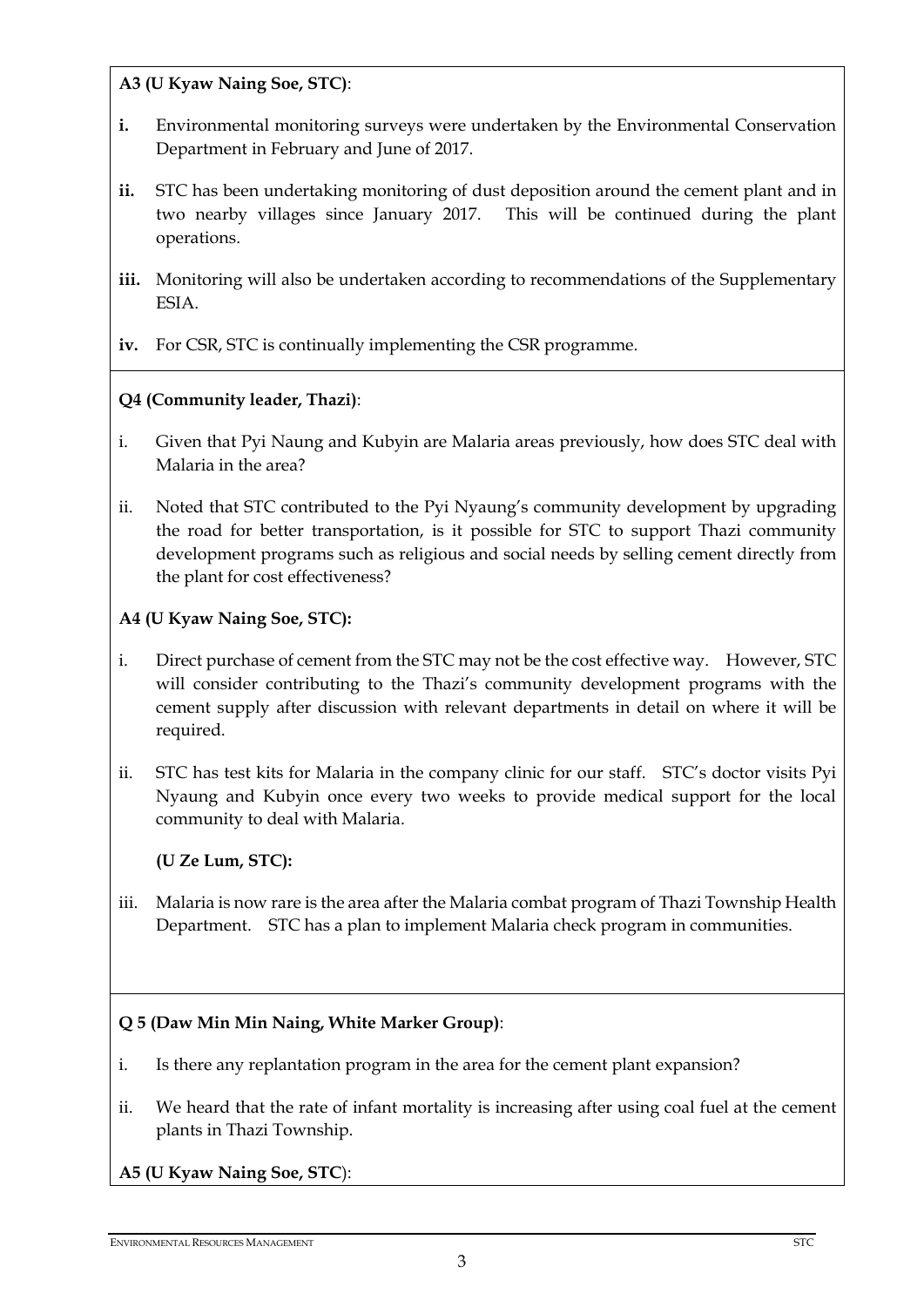- i. Yes, there will be a replantation program associated with the cement plant expansion. STC plantation program will include at least 120 acres of German Acacia for the 600 acres of limestone quarry.
- ii. We will get back to you about the data on infant mortality after checking with our medical doctor and consulting with township medical department.

## **Q6 (NLD Member)**:

i. The cement plant expansion project has to be built free from the cultivation area of the local peoples to avoid the any conflict of land/crop acquisition.

## **A6 (U Kyaw Naing Soe, STC**):

**i.** The expanded cement plant is only 20 acres which is entirely within the existing plant area. Therefore, additional land acquisition is not required. The second power transmission line from Yay Paung Sone to Pyi Nyaung can use the same Right of Way (RoW) as the existing first line or about 100- 200 meter away from the existing RoW. We have already arranged to meet the potentially affected people who may own / use land along the second transmission line today at 2:00 pm at our base camp to inform and discuss with them about the second transmission line. For the access road constructed in 2009-2010, we have already compensated 14 people, however, recently we found out one person said that he was not being compensated. We will consider compensating him. For the first transmission line construction, 4 households were compensated. A Grievance Redress Mechanism will be set up that will involve STC, local government authorities, CSO and local people for transparency. An information centre will be established in Pyi Nyaung like a library to share the Project information and to receive any complaints from the people directly. Everybody can post the complaint directly to the post box at this information centre.

# **A6 (U San Myaing, STC)**:

ii. There are 8 IFC Performance Standards. We will do land acquisition, crop compensation and livelihood restoration, according to the IFC Performance Standard and government law. Moreover we also care about public awareness and protection of people.

### **Q7 (Township Election Committee, Thazi)**:

i. Request Shwe Taung to support reward program for the students who pass matriculation in Thazi Township and to contribute to the education sector.

# **A7 (U Kyaw Naing Soe, STC)**:

i. Yes we will support the reward program and we are supporting government scholarship programs in Pyin Naung and Thazi Township.

# **Q 8 (Thazi Development Committee)**:

#### **ENVIRONMENTAL RESOURCES MANAGEMENT** STC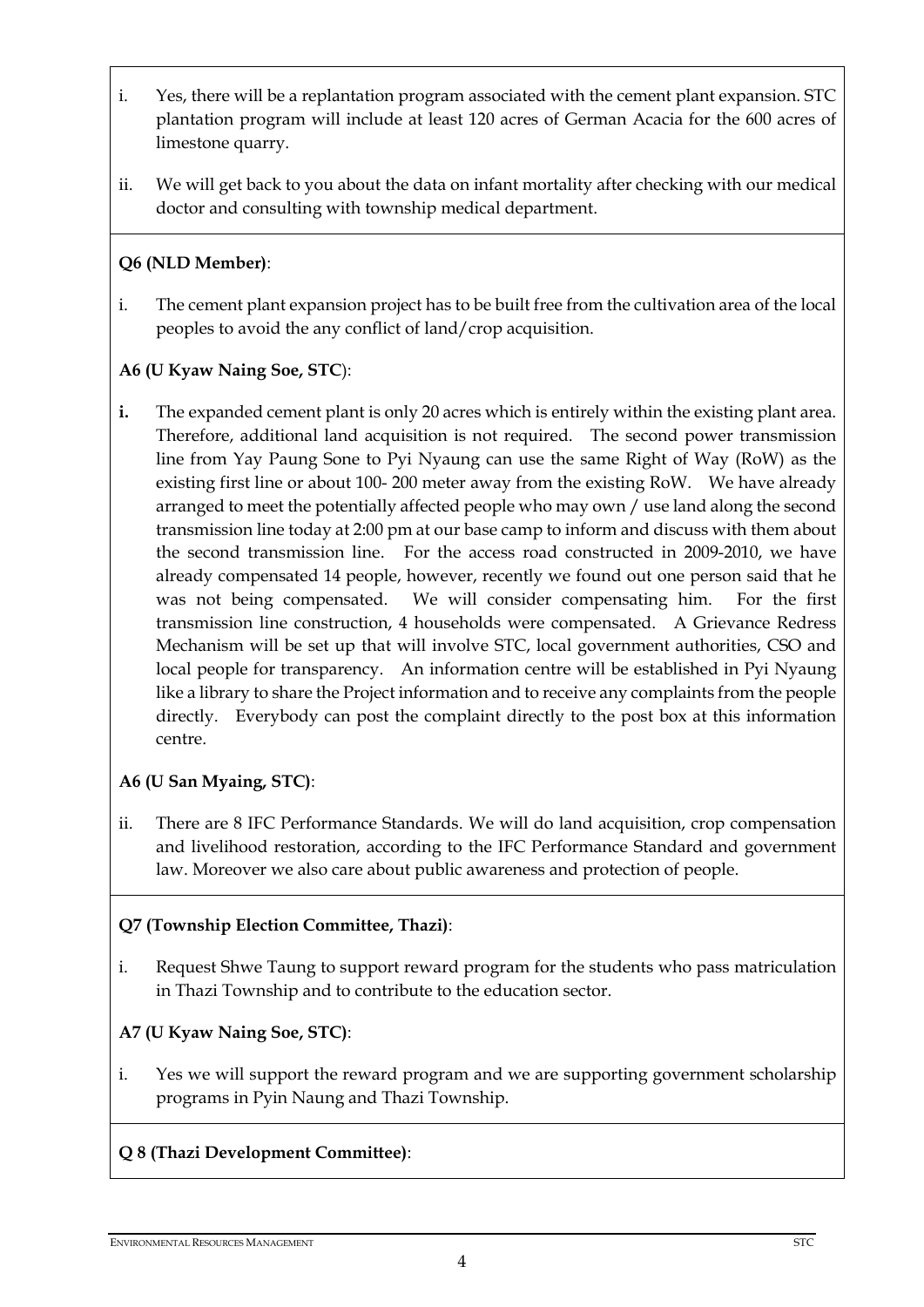- i. Can STC provide discount to cement price for the road construction by Thazi Development Committee considering their donation in Pyi Nyaung?
- ii. Can STC provide information regarding tax payment?

#### **A8 (U Kyaw Naing Soe, STC)**:

- i. Welcome to discuss the road construction as required.
- ii. STC has paid 2.2 billion Kyats commercial tax for 2016-2017 Budget year and more than 9.6 billion Kyats for income and commercial tax by the Shwe Taung Development Co., Ltd in 2015-2016.

### **Q 9 (Staff Officer, Seain So)**:

- i. With  $CO<sub>2</sub>$  emission from the cement plant, this can be offset by maintenance of existing forest by STC.
- ii. For the illegal logging enhanced by the improved access road, STC has to prevent illegal logging together with relevant governmental department.

#### **A9 (U Kyaw Naing Soe, STC)**:

- i. STC is maintaining the forest by replantation as required by the Forestry Department. We also want to cooperate with the Forestry Department to ensure successful replantation program.
- ii. Please also share your thoughts on how to prevent degradation of the existing condition of the forest.

#### **Photo:**